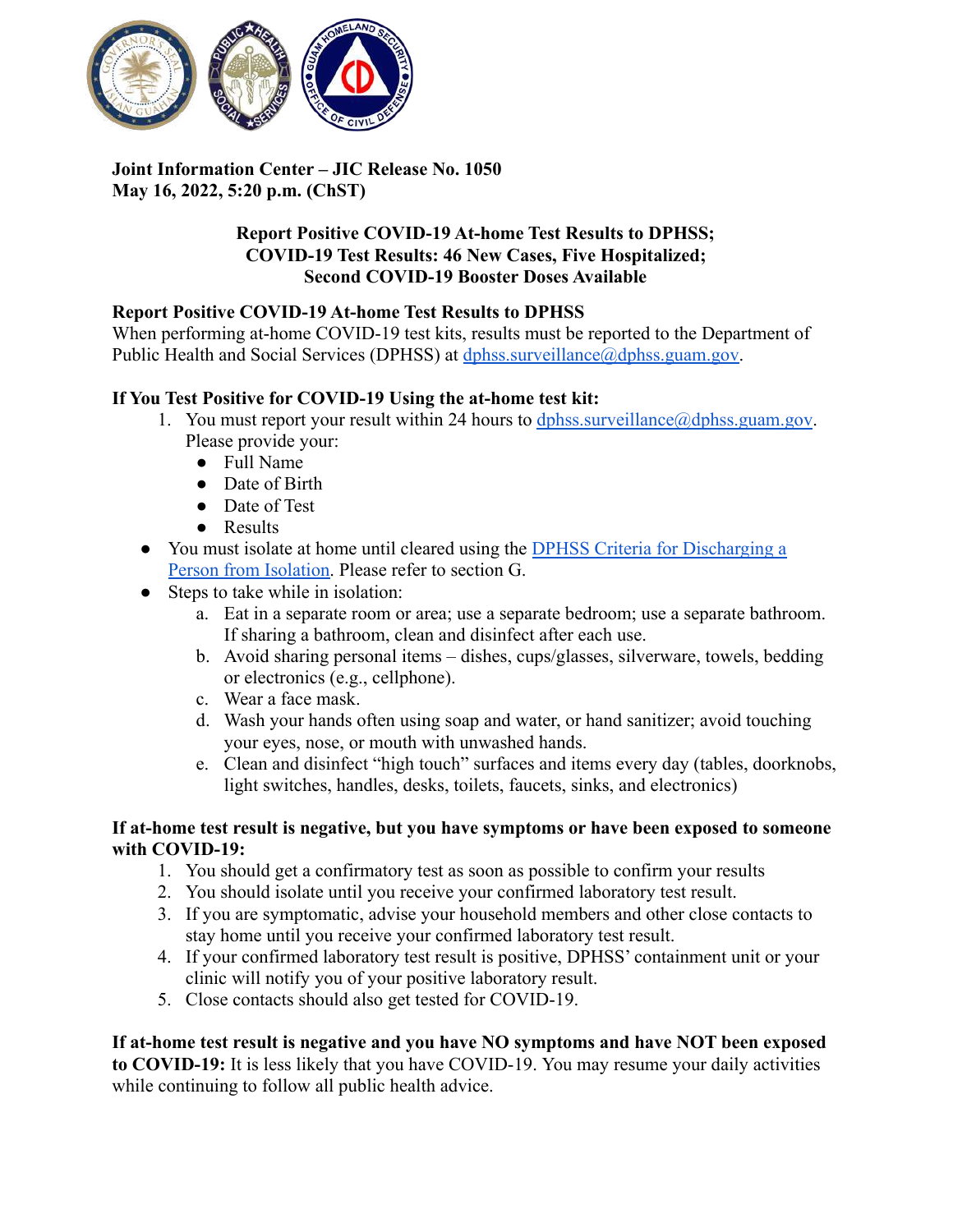### **Cumulative COVID-19 Test Results: 46 New Cases Reported**

Today, DPHSS reported **46** new cases of COVID-19 from **1,396** specimens analyzed May 13 – 15, 2022:

- May 16: **3** of **183** test positive for COVID-19
- May 15: **19** of **342** test positive for COVID-19
- May 14: **24** of **871** test positive for COVID-19

**Fifteen** of the cases reported today are through the Department of Defense. To date, there have been a total of **48,542** officially reported cases, **361** deaths, **178** cases in active isolation, and **48,003** not in active isolation.

#### **Five Hospitalized for COVID-19**

| CENSUS as of 5 p.m.         | <b>GMH</b> | <b>GRMC</b> | <b>USNH</b> | <b>TOTAL</b> |
|-----------------------------|------------|-------------|-------------|--------------|
| COVID-19 Admission          |            |             |             |              |
| <b>Pediatric Admissions</b> |            |             | -           |              |
| ICU                         |            |             |             |              |
| Ventilator                  |            |             |             |              |

| <b>VACCINATION STATUS</b>   | <b>VACCINATED</b> | <b>UNVACCINATED</b> | INELIGIBLE (0-4 years old) |
|-----------------------------|-------------------|---------------------|----------------------------|
| Hospitalized                |                   |                     |                            |
| Total in Population*        | 136,551           | 5.056               | 12.229                     |
| Rate per 100,000 Population |                   | 20                  |                            |

Based on today's data, if we were to compare two (2) hypothetical populations of 100,000 people each, vaccinated versus unvaccinated, there would be 3 vaccinated people hospitalized for COVID-19 compared to 20 unvaccinated people hospitalized for COVID-19. The risk of being hospitalized for COVID-19 is about 7 times higher for the unvaccinated as compared to the vaccinated. \*Estimated population is based on DPHSS Immunization Program analysis of 2020 Census data. Updates are expected pending further Census 2020 data breakdown.

#### **Second COVID-19 Booster Doses Available**

Second doses of the COVID-19 booster are available to individuals ages 12 years and older who are moderately or severely immunocompromised. Eligible individuals may choose to receive a second booster dose using an mRNA (Pfizer-BioNTech or Moderna) COVID-19 vaccine at least 4 months after the first booster dose.

Additionally, adults between the ages of 18 and 49 who are not moderately or severely immunocompromised and who received Janssen COVID-19 Vaccine as both their primary series dose and booster dose may receive a second booster dose using an mRNA COVID-19 vaccine at least 4 months after the Janssen booster dose. Adults ages 50 years and older could benefit from a second mRNA booster dose as they are at increased risk for severe COVID-19. Adults 50 years and older may choose to receive a second booster dose, if it has been at least 4 months after the first booster dose.

# **FREE COVID-19 VACCINATION CLINICS (AGES 5 AND OVER)**